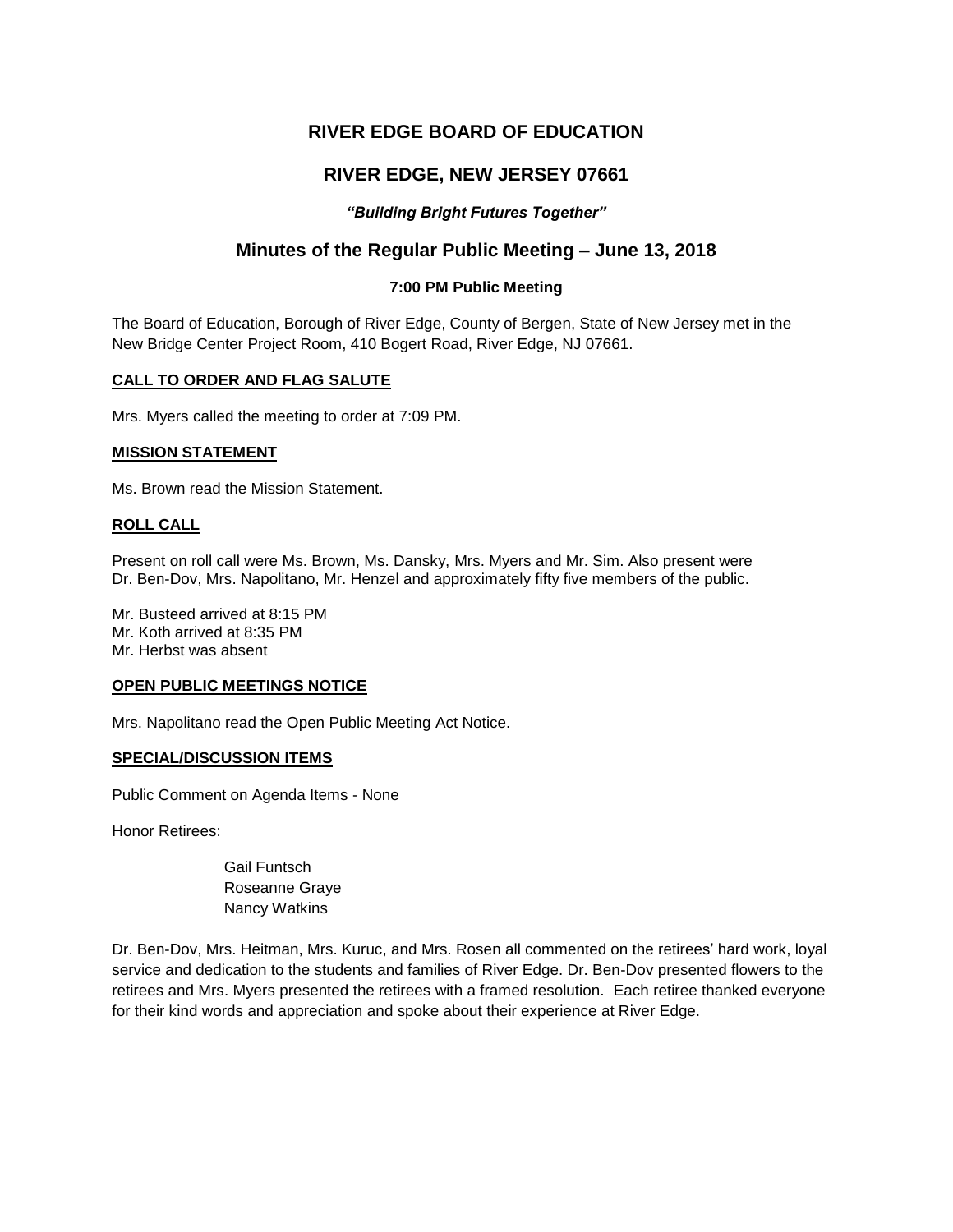#### **RESOLUTIONS TO RECOGNIZE OUR HONOREES**

#### **Honor Retiree Gail Funtsch**

Motion by Ms. Dansky Seconded by Ms. Brown

*WHEREAS, Gail Funtsch has announced her retirement after ten and one half years of dedicated service to the River Edge Public Schools; and*

*WHEREAS, she has demonstrated outstanding instructional practices that have included multi-sensory strategies, Preventing Academic Failure reading lessons, task boards, Everyday Math, and Fundations; and*

*WHEREAS, she has shown exceptional understanding and patience with special needs students placed in her classes; and*

*WHEREAS, numerous parents have written to thank her for her "generous, kind spirit, and for rebuilding confidence in their children;" and*

*WHEREAS, she has worked with her colleagues as a member of the I.E.P. Team, the I.*&*R.S. Team, as a Mentor Teacher, and in planning numerous projects and classroom celebrations; and*

*WHEREAS, after her years of faithful service to the River Edge Schools, she wishes to retire,* 

*NOW THEREFORE BEIT RESOLVED, that the Board of Education of the Borough of River Edge on this Thirteenth day of June, Two Thousand Eighteen spread upon its Minutes this Resolution of Appreciation for her valued service; and*

*BE IT FURTHER RESOLVED, that the River Edge community offers its best wishes to Gail Funtsch for a long, happy, healthy, and productive retirement and its gratitude for her years of service to the school.* 

Ayes: Ms. Brown, Ms. Dansky, Mrs. Myers, Mr. Sim Nays: None

### **Honor Retiree Roseanne Graye**

Motion by Ms. Dansky Seconded by Ms. Brown

*WHEREAS, Roseanne Graye has announced her retirement after 26 years of dedicated service to the River Edge Public Schools; and*

*WHEREAS, she has worked with Kindergarten students and has instilled confidence, the ability to share with others, learn ABC'S, and become lifelong learners; and*

*WHEREAS, she has helped parents to appreciate the exciting development of early learners and together, worked to provide the best educational program possible; and* 

*WHEREAS, she has demonstrated a nurturing and caring attitude towards her students and has always made them feel respected and valued; and*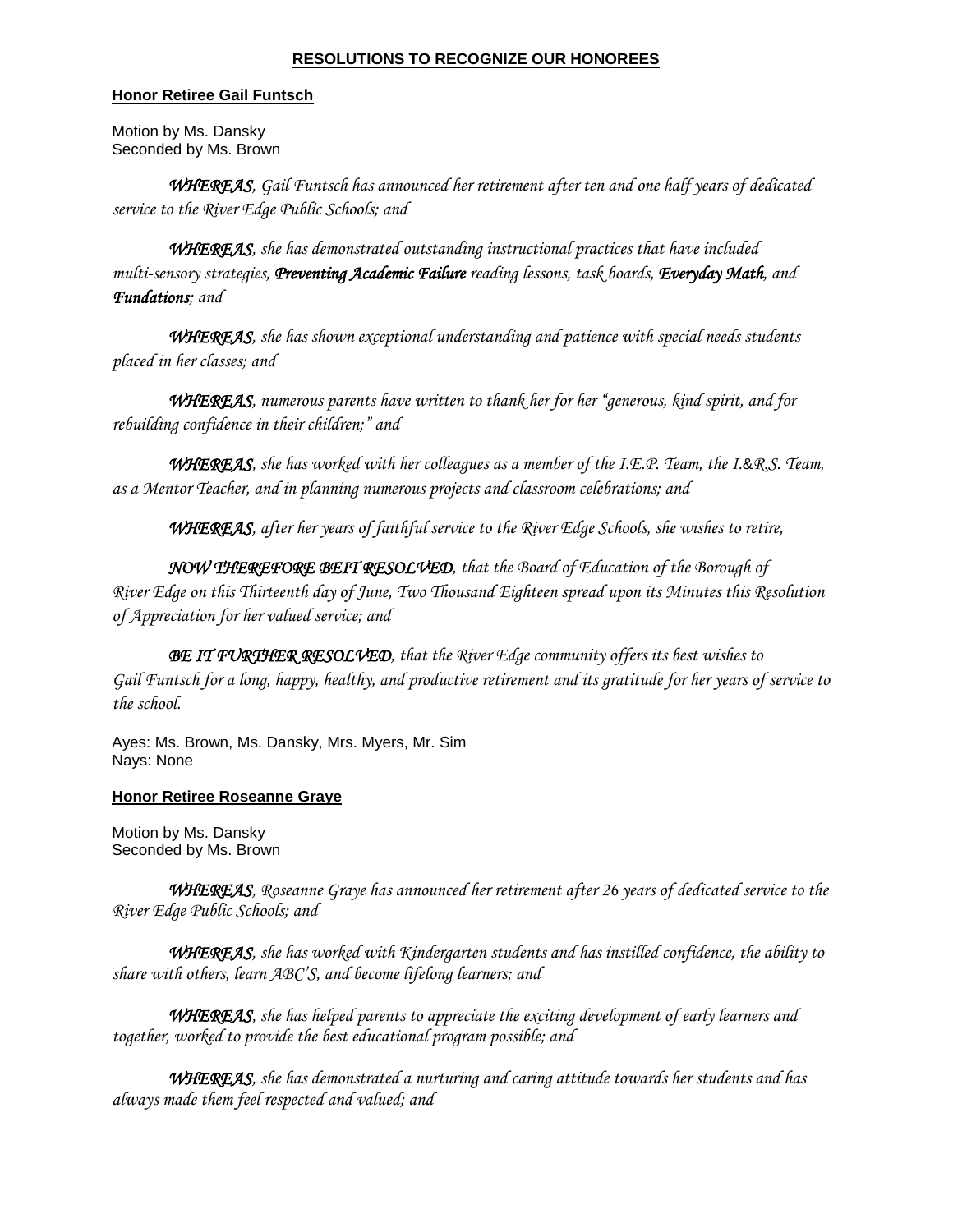*WHEREAS, she has contributed to the District as a Teacher of Technology, participating on many committees, and making the school a warm and professional working atmosphere; and*

*WHEREAS, after her years of faithful service to the River Edge Schools, she wishes to retire,*

*NOW THEREFORE BEIT RESOLVED, that the Board of Education of the Borough of River Edge on this Thirteenth day of June, Two Thousand Eighteen spread upon its Minutes this Resolution of Appreciation for her valued service; and*

*BE IT FURTHER RESOLVED, that the River Edge Community offers its best wishes to Roseanne Graye for a long, happy, healthy, and productive retirement and gratitude or her years of service to the school.* 

Ayes: Ms. Brown, Ms. Dansky, Mrs. Myers, Mr. Sim Nays: None

## **Honor Retiree Nancy Watkins**

Motion by Ms. Brown Seconded by Mr. Sim

*WHEREAS, Nancy Watkins has announced that she is leaving the classroom after 17 and one half years of dedicated service to the River Edge Public Schools; and*

*WHEREAS, she has demonstrated a nurturing and caring attitude towards all of the students who passed through her classroom by always making them feel respected and loved; and*

*WHEREAS, she has worked with Kindergarten and Second Grade students and families to make them feel comfortable in the school and the learning community; and*

*WHEREAS, she has shared her passion for teaching and her expertise as a Teacher of Technology, her creative lessons, reader's theatre, her love of Winnie the Pooh, and her innovative hands-on experiences; and* 

*WHEREAS, she has served as a dedicated professional in River Edge, conducted numerous workshops for teachers, provided knowledge and guidance with behind the scenes technology prowess, and served as a participant on many curriculum committees; and*

*WHEREAS, her professional efforts have always been focused on establishing a professional, comfortable, and challenging learning environment for all; and*

*WHEREAS, after her years of faithful service to the River Edge Schools, she wishes to pursue other professional interests,* 

*NOW THEREFORE BEIT RESOLVED, that the Board of Education of the Borough of River Edge on this Thirteenth Day of June, Two Thousand Eighteen spread upon its Minutes this Resolution of Appreciation for her valued service; and*

*BE IT FURTHER RESOLVED, that the River Edge community offers its best wishes to Nancy Watkins for many happy, healthy, and productive years ahead and its gratitude for her years of service to the school.* 

Ayes: Ms. Brown, Ms. Dansky, Mrs. Myers, Mr. Sim Nays: None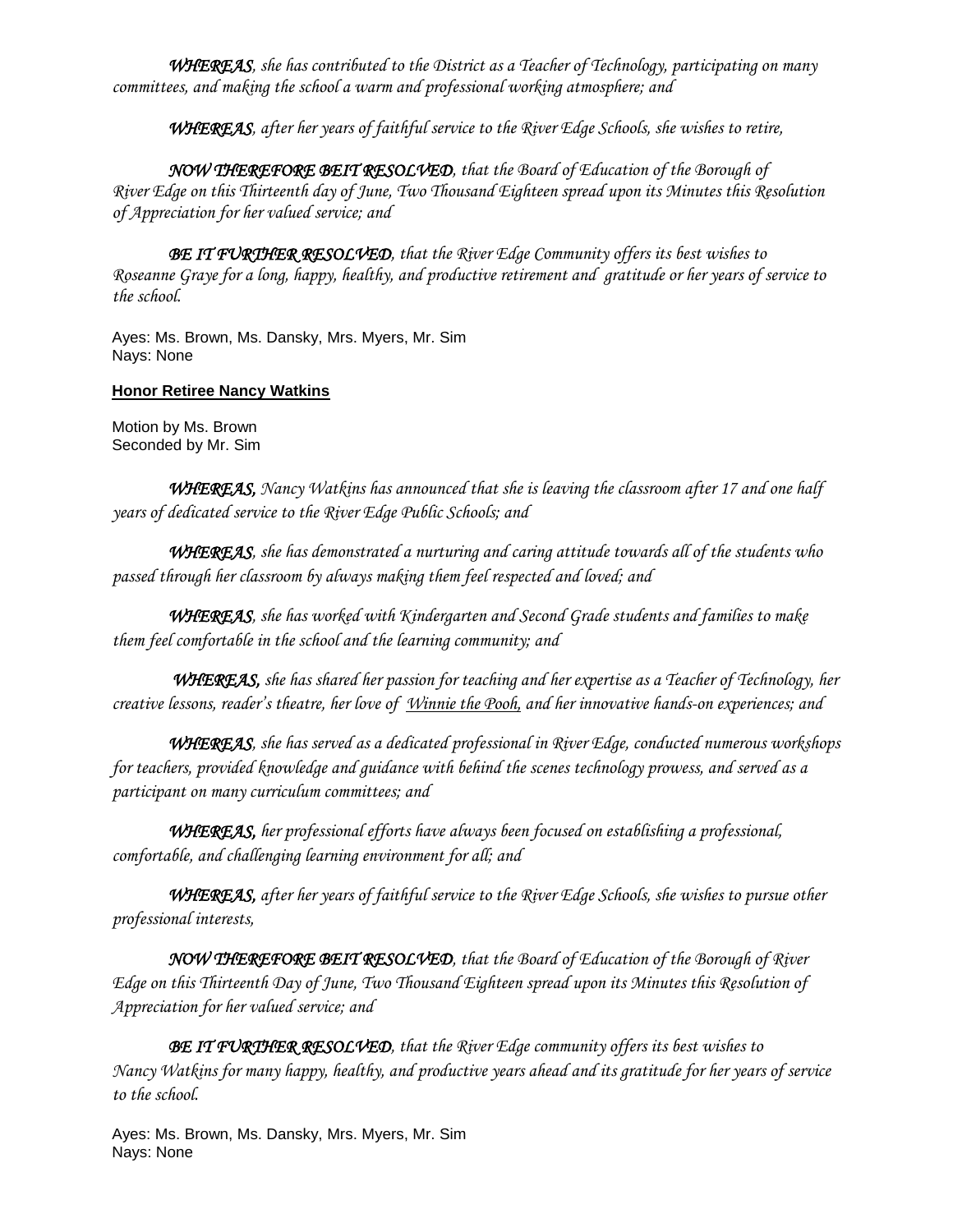# **Reception**

C.R.E.A.T.E. (Children of River Edge in Academically Talented Education) Presentation - Ms. Hafers (with Ms. Spano and Ms. Spiegel)

Dr. Ben-Dov gave the public some background information on the C.R.E.A.T.E. program. She informed them that Ms. Hafers is in-charge of the program and teaches the Math portion of the program. She also stated Ms. Spano teaches Science, Ms. Spiegel teaches Language Arts, and the Librarian teaches the Third graders. Ms. Hafers reviewed the criteria, the program overview, and offerings. Ms. Spano, Ms. Spiegel, and Ms. Taylor-Fox gave an overview of their programs and student projects. The student projects they shared were: Grade Three Breakout Boxes, Grade Four Financial Literacy-Money, Bartering, and Currency, Grade Five Science Ozobot Clean Energy Cruise, Recyclebot, and Grade Six ELA Fish out of Water Stories. Ms. Hafers also reviewed the programs that have been added to the C.R.E.A.T.E program over the last three years, such as: Odyssey of the Mind and Capstone projects and she discussed the grants received by both schools. All questions that were asked were answered.

### **REPORTS**

### **SUPERINTENDENT**

Dr. Ben-Dov reported on the following:

- It is the end of the year and Administrators are busy working on hiring personnel and observing demo lessons while the kids are still in school. We have been busy with trying to fill all the positions for the 2018-2019 school year.
- Many District events are taking place at this time. There are a few activities I would like to mention. We had a wonderful C.R.E.A.T.E. presentation not only tonight, but during the day at the two schools. We had two fantastic Open Houses and STEAM presentations, with staff from Liberty Science present, on May 31<sup>st</sup>. They were very well attended. We have numerous grade level presentations still taking place. We have field days and field trips still left. Cherry Hill's graduation will be held on June 19<sup>th</sup> at River Dell High School and Roosevelt's graduation will be held on June 20<sup>th</sup> at Roosevelt School.
- We have achieved our academic goals for the year in Math and English Language Arts. We had a very productive Vertical Articulation meeting about Language Arts with River Edge, Oradell, and River Dell Supervisors. A survey was done and everyone was pleased with the results. The survey revealed that River Dell teachers are interested in visiting our schools. River Dell teachers will come next school year. There was a second Vertical Articulation meeting that Dr. Ben-Dov organized. The Superintendents of River Edge, Oradell, and River Dell attended along with the Supervisors of Curriculum. Our goals are to get everyone on board to revamp the Sixth Grade math curriculum and make it more cohesive with Seventh Grade math. This work will begin over the summer.
- There was an HIB Incident to report. It involved Sixth Grade students from Roosevelt School teasing and name calling each other. It was investigated and found not to be HIB related. Consequences were given in accordance with the River Edge Code of Conduct.
- The District Safety Committee met on May  $30<sup>th</sup>$ . They looked at our communication system. A vendor from Share 911 was there. We looked into Titan and will be exploring Swift Reach as well. The decision will be between Share 911 and Swift Reach.
- Dr. Ben-Dov was thrilled to announce, and has shared this with the Advisory Committee this afternoon, that we are recipients of the New Jersey Tiered System of Support Grant for Kindergarten through Third Grade Reading. We are the only ones in Bergen County to be selected. We are grateful to Ms. Anne Marie Spiegel for pursuing this application. We will work with professional State coaches to advance Reading differentiation and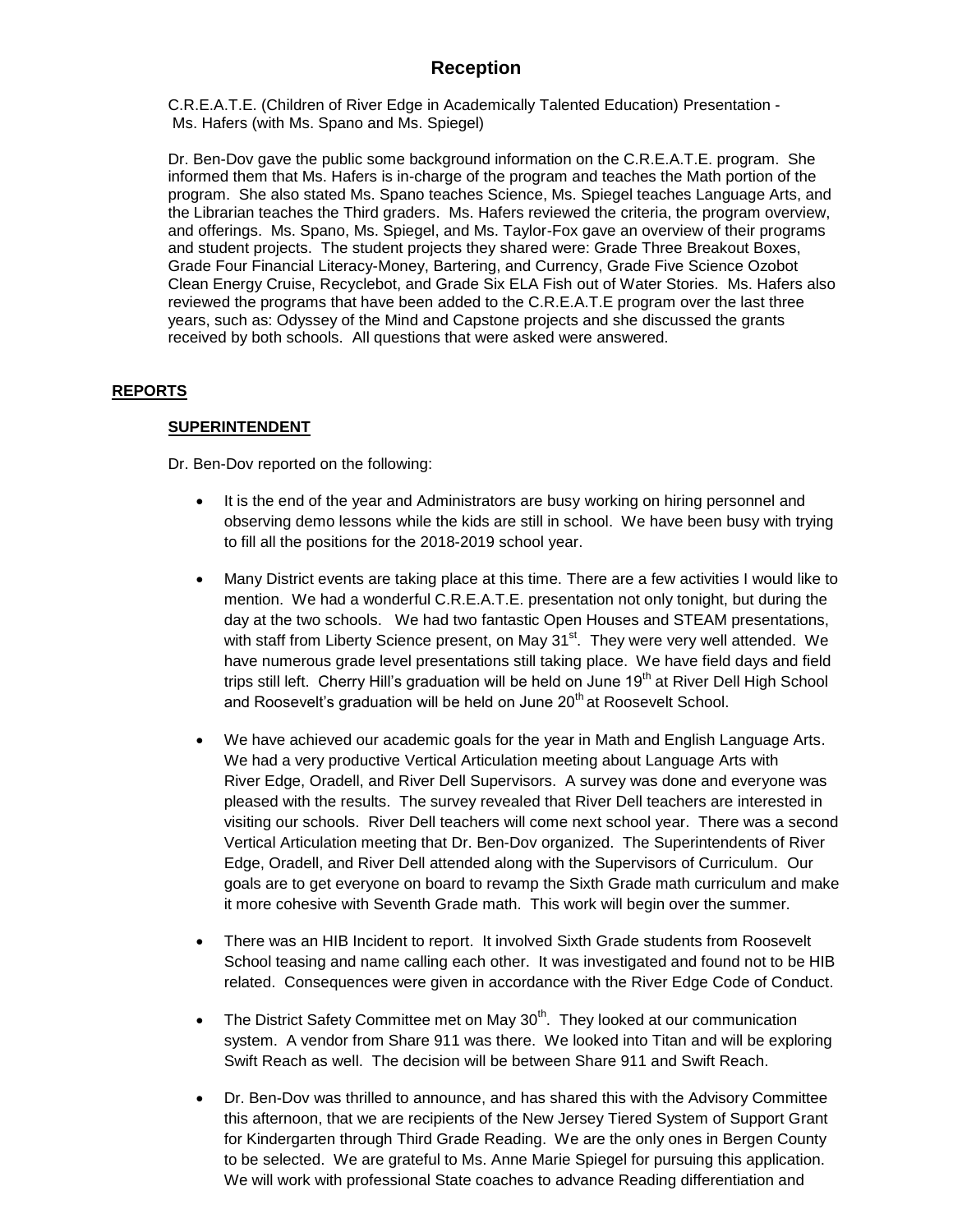systems of support in our classrooms. This Professional Development will be offered free of charge**.** On Monday, there is a phone orientation webinar with them and then Dr. Ben-Dov will share this information with the District.

#### **PRINCIPAL**

Mr. Henzel reported on the following:

- We have been busy with placements, interviews, demo lessons, field days and other end of the year business.
- We had a very successful Kindergarten orientation. I am looking forward to our parent information sessions coming up in the summer.
- Once again, the students jumped for Tay-Sachs and we raised money for a good cause
- We have a few more big events coming up such as graduation one week from tonight, our awards ceremony, and of course, our final Family Meeting of the year.
- While the past school year went very fast, it was a great and successful year

### **BOARD SECRETARY**

Mrs. Napolitano reported on the following:

- There is a resolution on tonight's agenda to approve the Fuel Agreement between the River Edge Board of Education and the Borough of River Edge. The only change to the agreement is the mutual indemnification clause.
- Mrs. Napolitano thanked the Board for allowing her to attend the NJSBA Convention this month. She spoke about the many informative workshops she attended.

### **PRESIDENT**

Mrs. Myers reported on the following:

- Mrs. Myers wrote to Mayor Mignone requesting that the voting be moved from River Edge Schools for safety reasons. She said that he didn't feel that there was an appropriate location in town, but there will be a meeting with city officials to discuss this. She then read an email from Mayor Mignone which spoke about the drafting and completing of an Inter-local Agreement between the River Edge Board of Education and the River Edge Borough Hall, the polling locations, and the status of the proposed shed at Roosevelt School.
- Mrs. Myers thanked the board members for completing the Board Self Evaluations and Superintendent's Evaluation
- Matt Lee, New Jersey School Boards Association, will attend our June 27<sup>th</sup> board meeting for board goal training. The meeting will begin at 7:00PM.

### **COMMITTEES**

- Negotiations committee met on May 24th. The meeting will be discussed in closed session tonight.
- There was a Safety Meeting on May  $30<sup>th</sup>$ . Mr. Herbst attended and Dr. Ben-Dov spoke about the meeting in her Superintendent's report.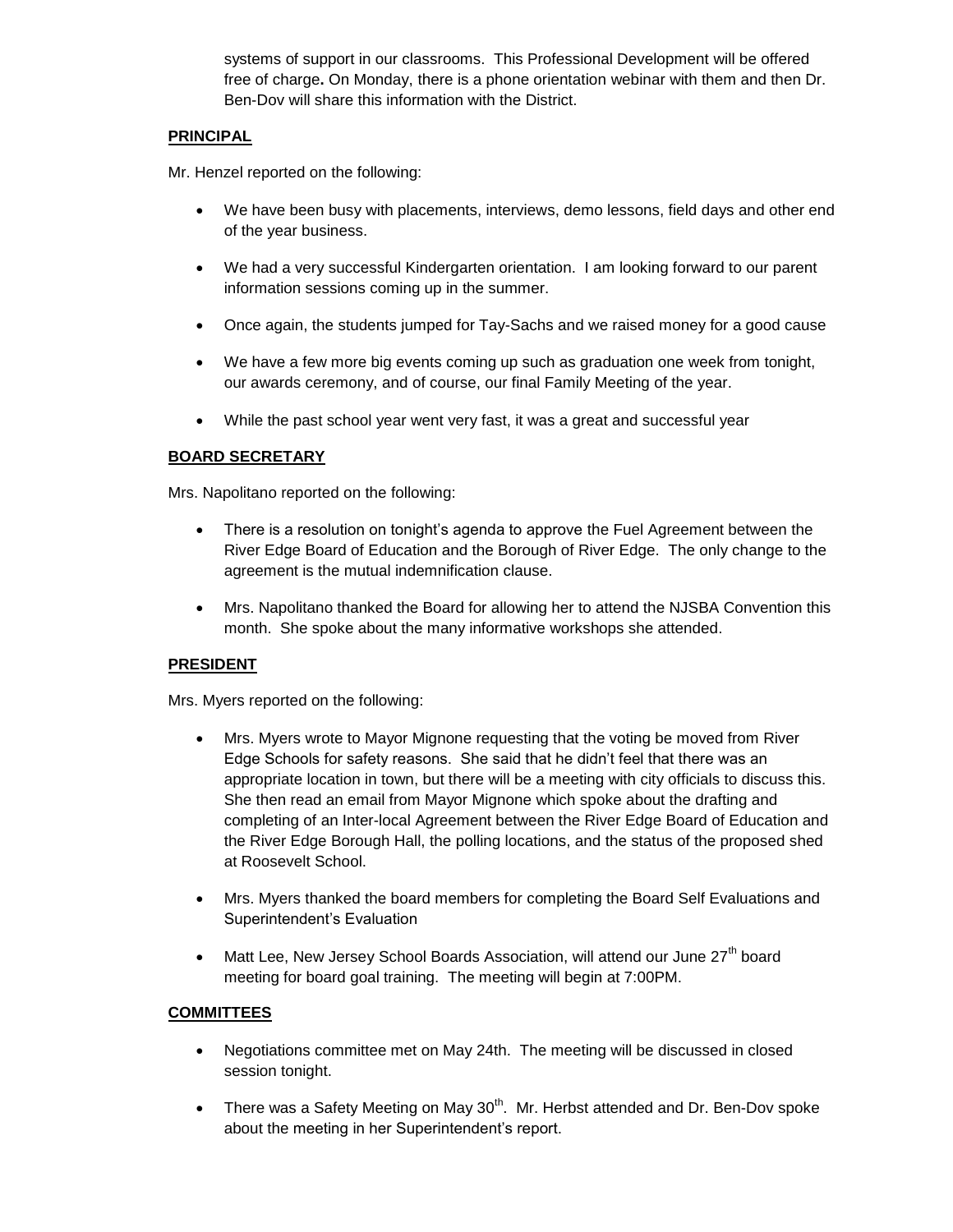- The Policy Committee decided to postpone their meeting for a couple of weeks. They will meet in July to review the policies.
- There is a Wellness Meeting and QSAC Meeting tomorrow in the Cherry Hill School STEAM Lab
- District 38 has two new legislators. Ms. Dansky met with them at the last Bergen County School Boards Meeting and they would like to visit our district in the fall.

#### **MOTIONS TO BE ACTED UPON**

#### **A. ADMINISTRATION/POLICY**

**1**. That the Board of Education approve the Minutes and Confidential Minutes of May 23, 2018.

Motion by Ms. Dansky Seconded by Ms. Brown

Ayes: Ms. Brown, Mr. Busteed, Ms. Dansky, Mr. Koth, Mrs. Myers, Mr. Sim Nays: None

**2**. That the Board of Education approve the completion of the following emergency drills:

| School                    | <b>Dates</b>                                      |
|---------------------------|---------------------------------------------------|
| <b>Cherry Hill School</b> | May 10, 2018 Lock down<br>May 21, 2018 Fire Drill |
| Roosevelt School          | May 7, 2018 Fire Drill<br>May 21, 2018 Lock down  |

**3**. That the Board of Education approve the following bus evacuation drills:

| <b>Class</b>                                                          | Date   | <b>Time</b> |
|-----------------------------------------------------------------------|--------|-------------|
| Pre-k 3                                                               | 6/6/18 | 9:00 AM     |
| Building Connections and Building Bridges (Primary and<br>Elem Class) | 6/7/18 | 3:00 PM     |
| Building Bridges Pre-k 4                                              | 6/8/18 | $9:45$ AM   |
| Pre-k 4                                                               | 6/8/18 | 12:10 PM    |

**4**. That the Board of Education approve the Borough of River Edge to serve as the Lead Agency for a Commodity Resale System with the River Edge Local Board of Education for the sale of gasoline from July 1, 2018 through June 30, 2023.

Motion by Ms. Brown Seconded by Mr. Koth

Ayes: Ms. Brown, Mr. Busteed, Ms. Dansky, Mr. Koth, Mrs. Myers, Mr. Sim Nays: None

- **B. CURRICULUM/EDUCATION** None
- **C. BUILDINGS & GROUNDS** None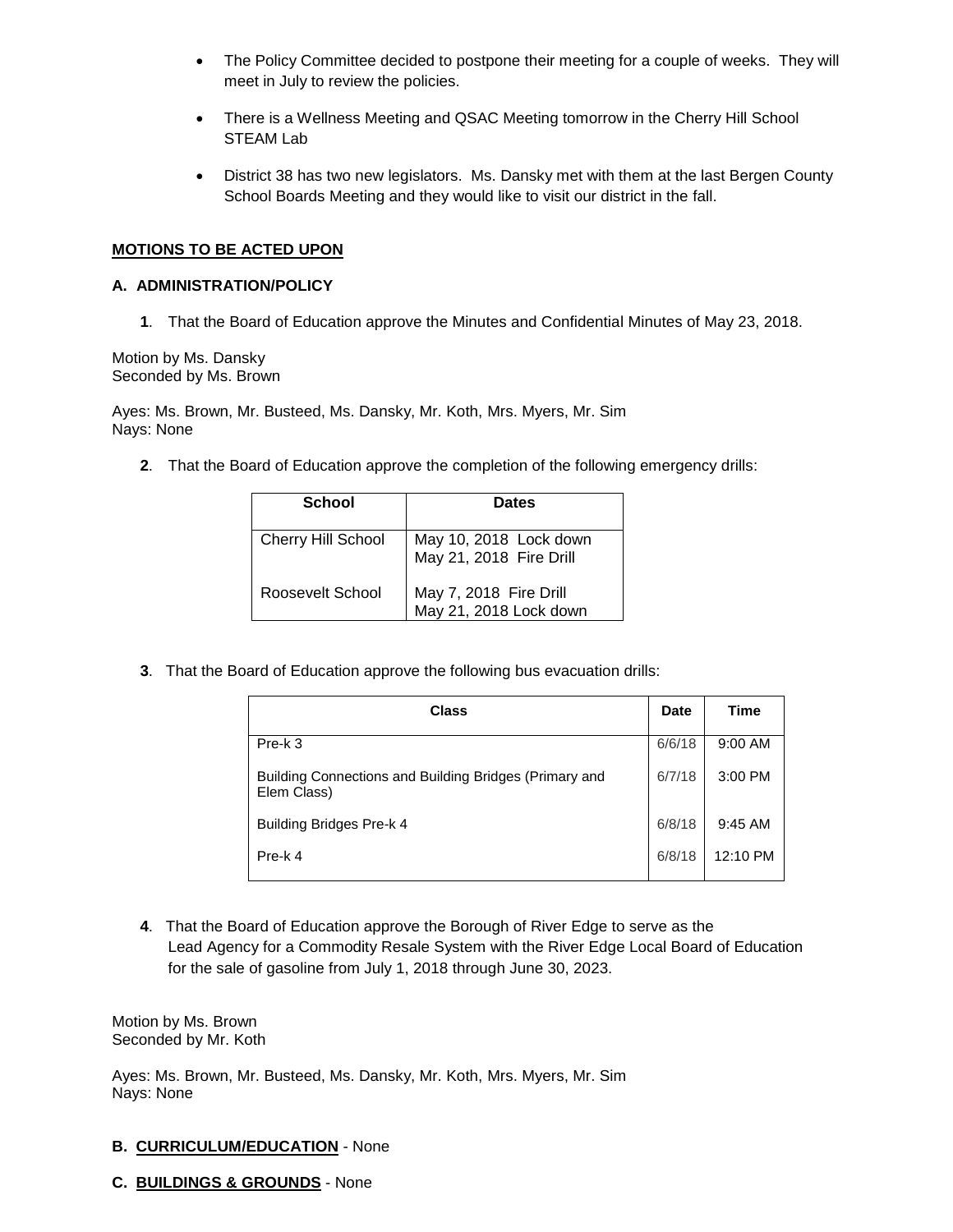### **D. FINANCE/GRANTS/GIFTS** - None

#### **E. PERSONNEL**

- **1**. That the Board of Education, with the recommendation of the Superintendent, approve Lindsay Comer, Teacher, BA step 3\*, for the 2018-2019 school year.
- **2**. That the Board of Education, with the recommendation of the Superintendent, approve Jamie D'Amico, Teacher, MA step 6\*, for the 2018-2019 school year.
- **3**. That the Board of Education, with the recommendation of the Superintendent, approve Lauren Proda, Teacher, BA step 5\*, for the 2018-2019 school year.
- **4**. That the Board of Education, with the recommendation of the Superintendent, approve Cassandra McGovern, Leave Replacement Teacher, MA, Step 2\*, for the 2018-2019 school year.
- **5**. That the Board of Education, with the recommendation of the Superintendent approve Alyssa Jahren, Leave Replacement Teacher , BA, Step 1\* from September 1, 2018 through on or about November 2, 2018.
- **6**. That the Board of Education, with the recommendation of the Superintendent approve Julie Kim, MA, Step 2\* as Leave Replacement Teacher from September 1, 2018 through on or about November 30, 2018.
- **7**. That the Board of Education, with the recommendation of the Superintendent approve the increase to Full Time Equivalency status Lucia Moran, MA, Step 4\*, from Part-Time (.5) Teacher for the 2018-2019 school year.
- **8**. That the Board of Education, with the recommendation of the Superintendent approve the increase to Full Time Equivalency status Mariana Marinich, MA, Step 2\*, Part-Time (.5) Teacher for the 2018-2019 school year.
- **9**. That the Board of Education accept, with regret, the resignation of Kathy Lee, Teacher, effective June 30, 2018.
- **10**. That the Board of Education accept, with regret, the resignation of Stephanie Franco, Clerical Aide, effective June 15, 2018.
- **11**. That the Board of Education approve the transfer of Diana Richards, teacher from Cherry Hill School to Roosevelt School effective September 1, 2018.
- **12**. That the Board of Education, with the recommendation of the Superintendent, approve the employment of Tenured Staff in the REEA for the 2018-2019 school year as per the list on file in the District Office.
- **13**. That the Board of Education, with the recommendation of the Superintendent, approve the employment of Non-tenured Staff in the REEA for the 2018-2019 school year as per the list on file in the District Office.
- **14**. That the Board of Education, with the recommendation of the Superintendent, approve the employment of Tenured Administrators for the 2018-2019 school year.

| Denise Heitman        | Principal |
|-----------------------|-----------|
| <b>Rosemary Kuruc</b> | Supervis  |
| Beth Rosen            | Assistant |

Rosemary Kuruc Supervisor of Special Services **Assistant Principal** 

**15**. That the Board of Education, with the recommendation of the Superintendent, approve the employment of the following Non-tenured Administrator for the 2018-2019 school year.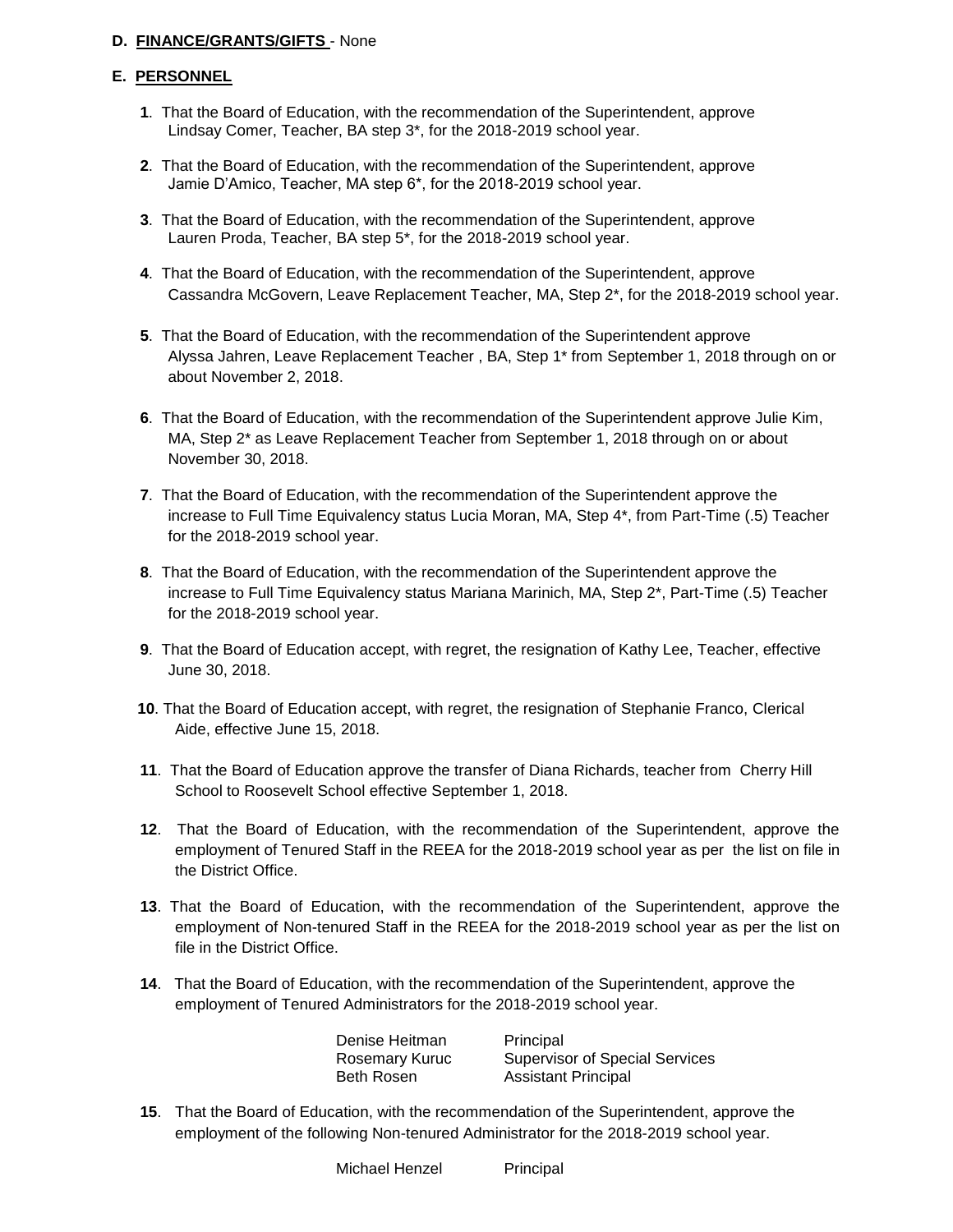**16**. That the Board of Education, with the recommendation of the Superintendent, approve the employment of a Non-tenured Supervisors for the 2018-2019 school year.

> Christine Moran Adrienne Spano AnneMarie Spiegel

**17**. That the Board of Education, with the recommendation of the Superintendent, approve the employment of the following instructional aides for the Summer Enrichment Program, from June 27, 2018 to July 20, 2018, 4 hours per day at their contractual rate.

| Name             | <b>Hours</b>                     |
|------------------|----------------------------------|
| Gina Chamberlain | $8:30$ AM $-$ 12:30 PM           |
| Kim Chamberlain  | 8:30-10:30/11:30-12:30 (3 hours) |

**18**. That the Board of Education, with the recommendation of the Superintendent, approve the employment of the following instructional aides for the Extended School Year Preschool Program, from July 1, 2018 to July 31, 2018, 4 hours per day at their contractual rate.

| Name               | <b>Hours</b>           |
|--------------------|------------------------|
| Donna Meyer        | $8:30$ AM $-$ 12:30 PM |
| Patricia Rodriguez | $8:30$ AM $-$ 12:30 PM |

**19**. That the Board of Education, with the recommendation of the Superintendent, approve the employment of the following teachers at their contractual hourly rate, for the Extended School Year Program, from June 27, 2018 to July 20, 2018.

| <b>Name</b>           | <b>Hours</b>                                                   |
|-----------------------|----------------------------------------------------------------|
| Gina Duprey           | 8:30AM - 12:30PM (4 hrs/day – up to 3 days per week, per diem) |
| Jessica Barbo         | 8:30AM – 12:30PM (4 hrs/day, 5 days per week, per diem)        |
| <b>Courtney Sweet</b> | 8:30AM – 12:30PM (4 hrs/day, 5 days per week, per diem)        |
| Laura Linder          | $8:30AM - 12:30PM$ (4 hrs/day, up to 3 days per week,          |
|                       | (The program runs July 1, 2018 - July 31, 2018)                |

**20**. That the Board of Education, with the recommendation of the Superintendent, approve the employment of ABA Aides for the Building Bridges Extended School Year Program, from July 1, 2018 to July 31, 2018, 8:00 AM to 1:00 PM.

> Bastable, Mary **Khanian, Patricia** Batista, Melvin **Lawler**, Kathleen Belits, Helen Lekkas, Thelexiopi Benitez, Francisco Lloyd, Sheryl Blackwell, Alexandria Manning, Wendy Capozzi, Rhonda Maurice, Diana Casaburro, Amy Nyhan, Catherine Cetro, Justin Ofshinsky, Sandra Connors, Debbie **Ofshinsky, Carol** Delucia, Amanda Rivera, Joanne Drill, Aleida Schmidt, Alexandra Espinosa, Gregorio Seifert, Paige Falla, Debbie **Spinetti**, Lisa Falzone, Lizette Suarez, Ashley Ferrigno, Nicolette Tricarico, Theresa Gleason, Alexandra **Wallace**, Deanna Gonzalez, Jane Watson, Christine

Yphantides, Laura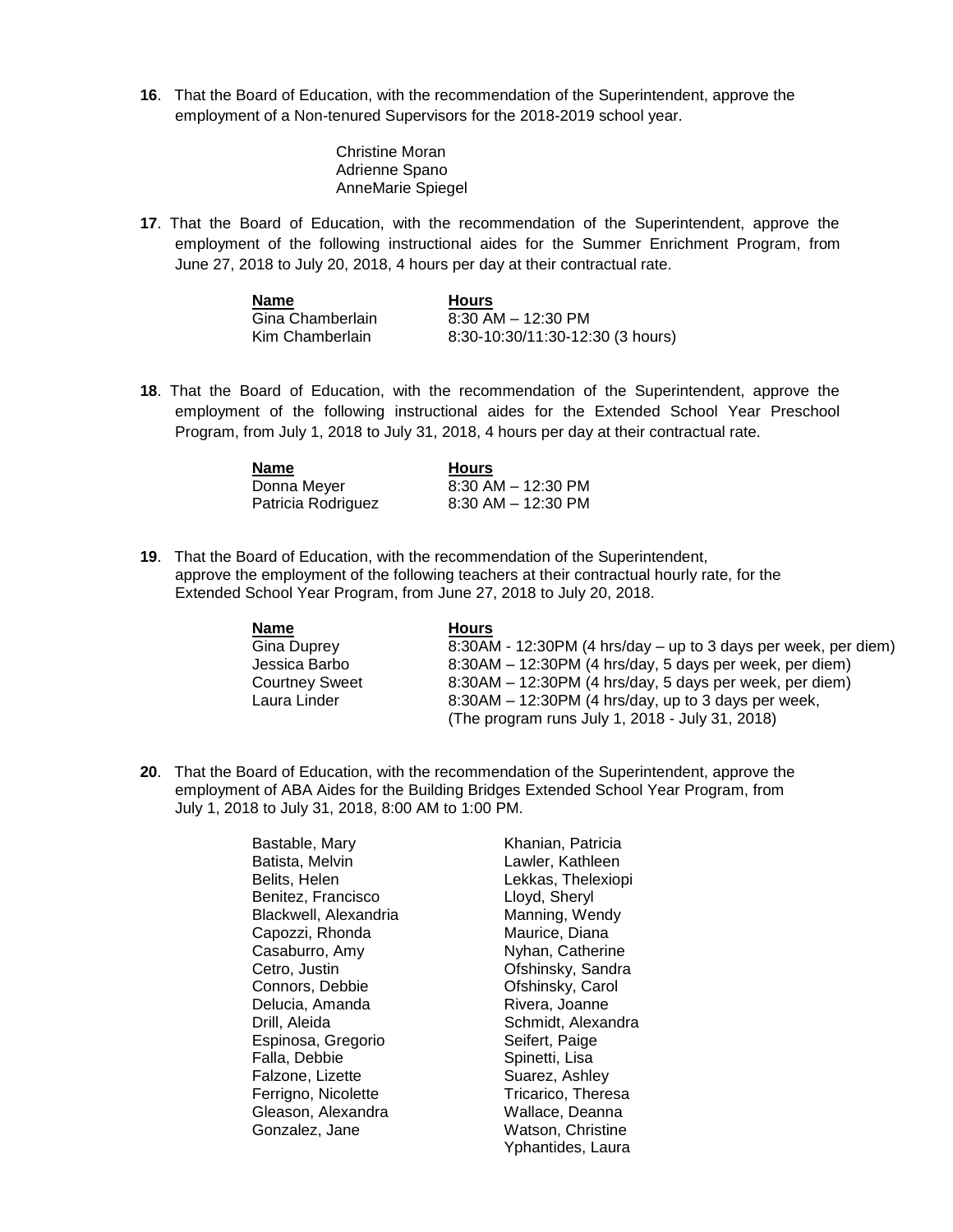- **21**. That the Board of Education, with the recommendation of the Superintendent, approve Laura Moynihan, bus driver, for the Building Bridges Extended School Year Program, at a maximum of 23 hours per week, from July 1, 2018 to July 31, 2018.
- **22**. That the Board of Education, with the recommendation of the Superintendent, approve the following Child Study Team members for summer work for the period beginning July 2, 2018 to August 31, 2018 up to 10 days at their contractual rate.

**Maryann Durante Susan Klepper Stacy Socha** 

**23**. That the Board of Education approve the following staff members for Summer Curriculum work at a rate of \$50.00 per hour.

| <b>CURRICULUM</b>       | <b>HRS</b> |
|-------------------------|------------|
| Christopher Armen       | 18         |
| Heather Rothschild      | 21         |
| Jessica Barbo           | 18         |
| Nevin Werner            | 18         |
| <b>Susan Miele</b>      | 10         |
| Sharon Cardia           | 10         |
| <b>Kelly Dent</b>       | 18         |
| Brian Urban             | 18         |
| Leah DelGuidice         | 18         |
| Michelle Attardi        | 18         |
| Ryan Schmid             | 12         |
| Gregory Kupchak         | 12         |
| <b>Wendy Naimaister</b> | 30         |
| <b>Caroline Church</b>  | 18         |
| Sabrina Johnston        | ี่ค        |

*\*Salary to be determined upon the ratification and approval of the negotiated REEA Agreement.*

Motion by Mr. Koth Seconded by Mr. Sim

Ayes: Ms. Brown, Mr. Busteed, Ms. Dansky, Mr. Koth, Mrs. Myers, Mr. Sim Nays: None

### **F. RIVER EDGE SPECIAL EDUCATION**

**1**. That the Board of Education, with the recommendation of the Superintendent, approve the employment of the following therapists for the Extended School Year Program from July 1, 2018 to July 31, 2018, not to exceed 35 hours.

| Occupational Therapist (up to 4 days per week) |  |
|------------------------------------------------|--|
| 8:30 AM - 12:30 PM, at \$80.00 per hour        |  |
| Physical Therapist (up to 2 days per week)     |  |
| 8:30 AM - 12:30 PM, at \$70.00 per hour        |  |
|                                                |  |

**2**. That the Board of Education approve Care Plus NJ, as a service provider effective July 1, 2018 through June 30, 2019, up to a maximum of \$50,000.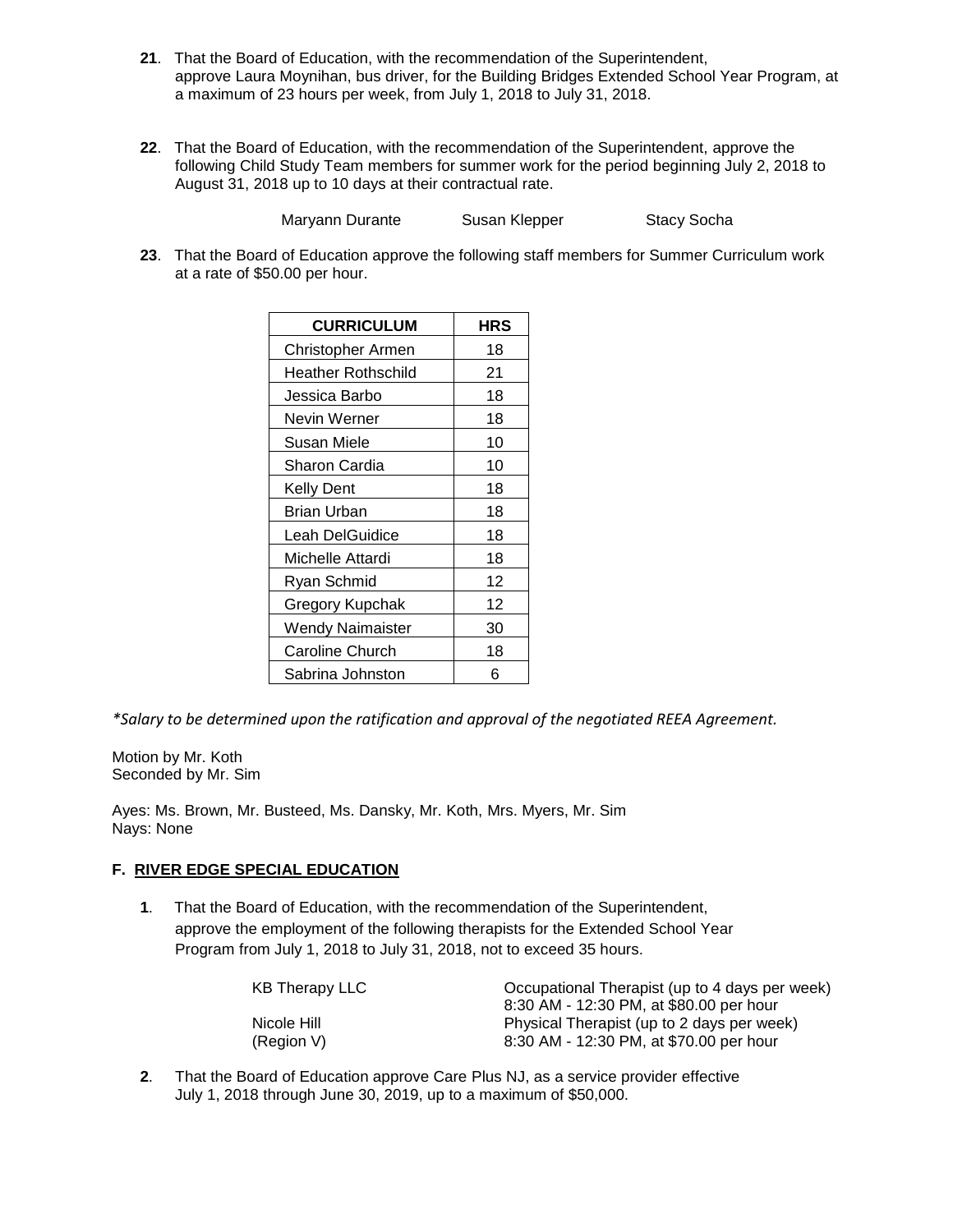Ayes: Ms. Brown, Mr. Busteed, Ms. Dansky, Mr. Koth, Mrs. Myers, Mr. Sim Nays: None

#### **G. REGION V ADMINISTRATION & TRANSPORTATION**

**1**. WHEREAS, the River Edge Board of Education (the "Board") is the lead education agency ("LEA") for the Bergen County Region V Council for Special Education ("Region V"); and

WHEREAS, Region V provides shared services for its member districts such as evaluations, direct services, and consultation; and

WHEREAS, as the LEA, the Board must approve the consultant agreements of the providers that Region V utilizes to deliver shared services to its member districts.

NOW THEREFORE, BE IT RESOLVED, that the Board, upon recommendation of the Superintendent, re-approves the consultant agreements of the following Region V Shared Services Consultants, Psychologists, Learning Disabilities Teacher Consultants, Social Workers, Speech Language Specialists, Occupational and Physical Therapists, and Translators to provide evaluations, direct services, and consultation, to non-public and public schools for member districts upon request for the 2018-2019 school year:

| Aida L. Rosado           | <b>Learning Disabilities Teacher</b>               | Evaluator  |
|--------------------------|----------------------------------------------------|------------|
|                          | <b>Consultant Bilingual</b>                        |            |
| Anita Lovallo            | Nonpublic                                          | Consultant |
| Arlene Brofsky           | Social Worker                                      | Evaluator  |
| Cathy Cleenput LC LLC    | Nonpublic                                          | Consultant |
| Christina R. Lazar       | Psychologist                                       | Evaluator  |
| <b>Cindy Pendergraft</b> | <b>Occupational Therapist</b>                      | Evaluator  |
| <b>Corinne Pochter</b>   | Nonpublic                                          | Consultant |
| Deena Rebecca Morris     | <b>Occupational Therapist</b>                      | Evaluator  |
| Deborah S. Rogoff        | Learning Disabilities Teacher<br>Consultant        | Evaluator  |
| Ellen Gruber             | Speech and Language<br>Specialist Bilingual        | Evaluator  |
| <b>Frances Ebel</b>      | <b>Learning Disabilities Teacher</b>               | Evaluator  |
| Incorporated             | Consultant                                         |            |
| Gloria Kim               | Psychologist                                       | Evaluator  |
| Haber Associates Inc.    | Nonpublic                                          | Consultant |
| Ingrid Gsellmeier        | Speech and Language<br>Specialist                  | Evaluator  |
| <b>Jill McManus</b>      | <b>Learning Disabilities Teacher</b><br>Consultant | Evaluator  |
|                          |                                                    | Evaluator  |
| Jolie Siegel             | Psychologist                                       |            |
| Joseph J. Cafaro         | Psychologist                                       | Evaluator  |
| Judith Johnston LLC      | Learning Disabilities Teacher<br>Consultant        | Evaluator  |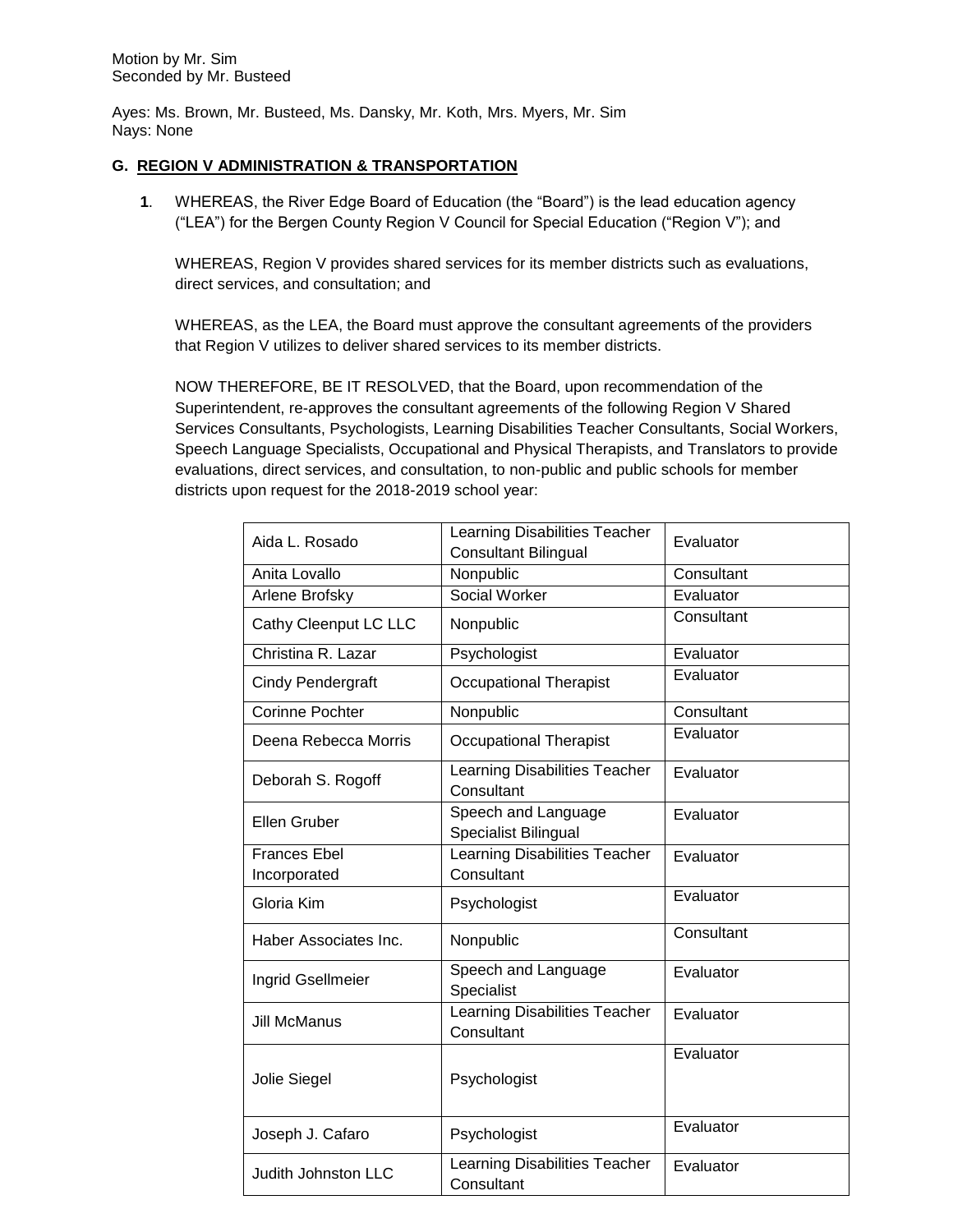| Laura A. Dispoto                                        | Speech and Language<br>Specialist                  | Evaluator                  |
|---------------------------------------------------------|----------------------------------------------------|----------------------------|
| Lauren Gallo                                            | <b>Learning Disabilities Teacher</b><br>Consultant | Evaluator                  |
| Laura J. Guider                                         | Nonpublic                                          | Consultant                 |
| Leslie Harmony                                          | Speech and Language<br>Specialist                  | Evaluator                  |
| Let's Schmooze LLC                                      | Speech and Language<br>Specialist                  | Evaluator                  |
| Lisa Borges Stellato                                    | Social Worker                                      | Evaluator                  |
| Mary E. Menditto                                        | Social Worker                                      | Evaluator                  |
| Michelle L. Pappas                                      | <b>Occupational Therapist</b>                      | Evaluator                  |
| Michele McMahon<br><b>Educational Consultant</b><br>LLC | Learning Disabilities Teacher<br>Consultant        | Evaluator                  |
| Norma B. Reyes                                          | Psychologist                                       | <b>Bilingual Evaluator</b> |
| Patricia M. Carroll                                     | Psychologist                                       | Evaluator                  |
| Pepa Services LLC                                       | Psychologist                                       | Evaluator                  |
| <b>Robin Oliff</b>                                      | Learning Disabilities Teacher                      | Evaluator                  |
| Rocco Recchione                                         | Learning Disabilities Teacher<br>Consultant        | Evaluator                  |
| <b>Ronnie Steinwolf</b>                                 | Social Worker                                      | Evaluator                  |
| <b>SRP Optimal Learning</b><br>LLC                      | Learning Disabilities Teacher<br>Consultant        | Evaluator                  |
| Superior Testing and<br><b>Educational Planning</b>     | Learning Disabilities Teacher<br>Consultant        | Evaluator                  |
| Sylvia Cosentino                                        | Nonpublic                                          | Consultant                 |
| Theresa Alston                                          | Psychologist                                       | Evaluator                  |
| Theresa E. Regan-Geraci                                 | <b>Learning Disabilities Teacher</b><br>Consultant | Evaluator                  |
| Wendy Herrera                                           | Psychologist                                       | <b>Bilingual Evaluator</b> |

**2**. WHEREAS, the River Edge Board of Education (the "Board") is the lead education agency ("LEA") for the Bergen County Region V Council for Special Education ("Region V"); and

WHEREAS, Region V provides shared services for its member districts such as evaluations, direct services, and consultation; and

WHEREAS, as the LEA, the Board must approve the consultant agreements of the providers that Region V utilizes to deliver shared services to its member districts.

NOW THEREFORE, BE IT RESOLVED, that the Board, upon recommendation of the Superintendent, re-approves the consultant agreements of the following Region V Shared Services Consultants, Psychologists, Learning Disabilities Teacher Consultants, Social Workers, Speech Language Specialists, Occupational and Physical Therapists, and Translators to provide evaluations, direct services, and consultation, to non-public and public schools for member districts upon request for the 2018-2019 school year: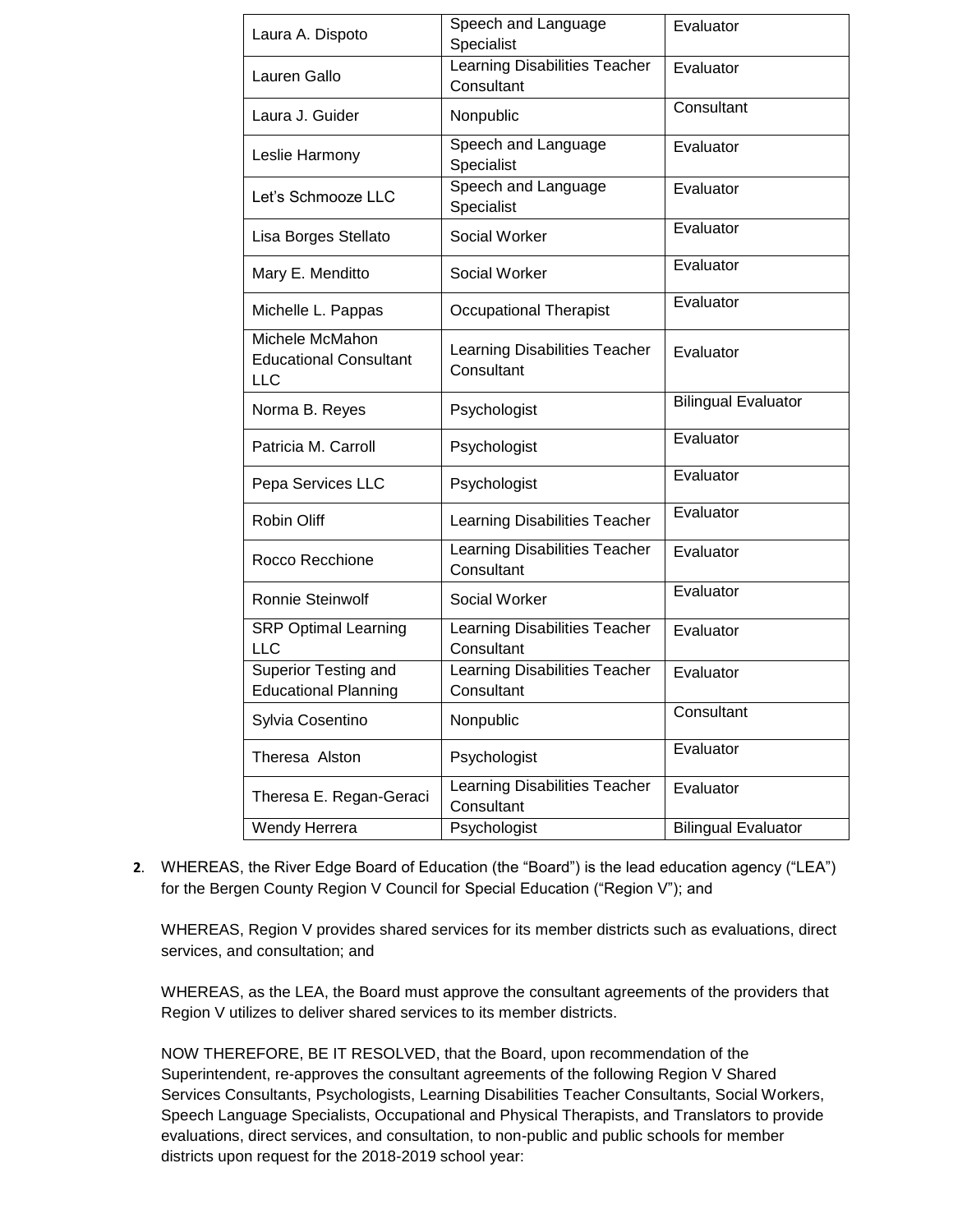| <b>B.E.S.T. for Education</b>                       | <b>Teacher of Handicapped</b>                                   | Consultant |
|-----------------------------------------------------|-----------------------------------------------------------------|------------|
| <b>Claire Tunick</b>                                | Literacy                                                        | Consultant |
| Ellen H. Mulhberg Learning<br><b>Consultant LLC</b> | Nonpublic Learning<br><b>Disabilities Teacher</b><br>Consultant | Consultant |
| Jamie Kagan-Heit                                    | Nonpublic Social<br>Worker                                      | Consultant |
| Learning By Design LLC                              | Nonpublic Psychologist                                          | Consultant |
| <b>Adrienne Marchese</b>                            | <b>Behaviorist</b>                                              | Consultant |
| Johanna Bargisen                                    | <b>Behaviorist</b>                                              | Consultant |
| Kerry O'Hagan                                       | <b>Behaviorist</b>                                              | Consultant |
| Ivy Lane Learning LLC                               | <b>Behaviorist</b>                                              | Consultant |
| Simara Bruhim                                       | <b>Behaviorist</b>                                              | Consultant |
| Stephanie Javier                                    | <b>Behaviorist</b>                                              | Consultant |
| Patricia Shannon                                    | <b>Parent Trainer</b>                                           | Consultant |
| Carlos Yepez                                        | <b>Bilingual Psychologist</b>                                   | Evaluator  |
| Dania Diaz                                          | <b>Bilingual Psychologist</b>                                   | Evaluator  |
| <b>Evolve Enterprises LLC</b>                       | <b>Bilingual Social Worker</b>                                  | Evaluator  |
| <b>Heather Gilgallon</b>                            | Social Worker                                                   | Evaluator  |
| Idelle M. Schwinder LLC                             | Learning Disabilties<br><b>Teacher Consultant</b>               | Evaluator  |
| J & E Learning                                      | <b>Learning Disabilties</b><br><b>Teacher Consultant</b>        | Evaluator  |
| Jane A. Petrozzino                                  | <b>Learning Disabilties</b><br><b>Teacher Consultant</b>        | Evaluator  |
| Jeonghae Jones                                      | Psychologist                                                    | Evaluator  |
| Jennifer Ludwig-<br>Pappachristou                   | Psychologist                                                    | Evaluator  |
| Kerry Sardina                                       | Psychologist                                                    | Evaluator  |
| Maria Manning                                       | Psychologist                                                    | Evaluator  |
| RTS Consulting AgencyLLC                            | Psychologist                                                    | Evaluator  |

**3**. WHEREAS, the River Edge Board of Education (the "Board") is the lead education agency ("LEA") for the Bergen County Region V Council for Special Education ("Region V"); and

WHEREAS, Region V provides shared services for its member districts such as evaluations, direct services, and consultation; and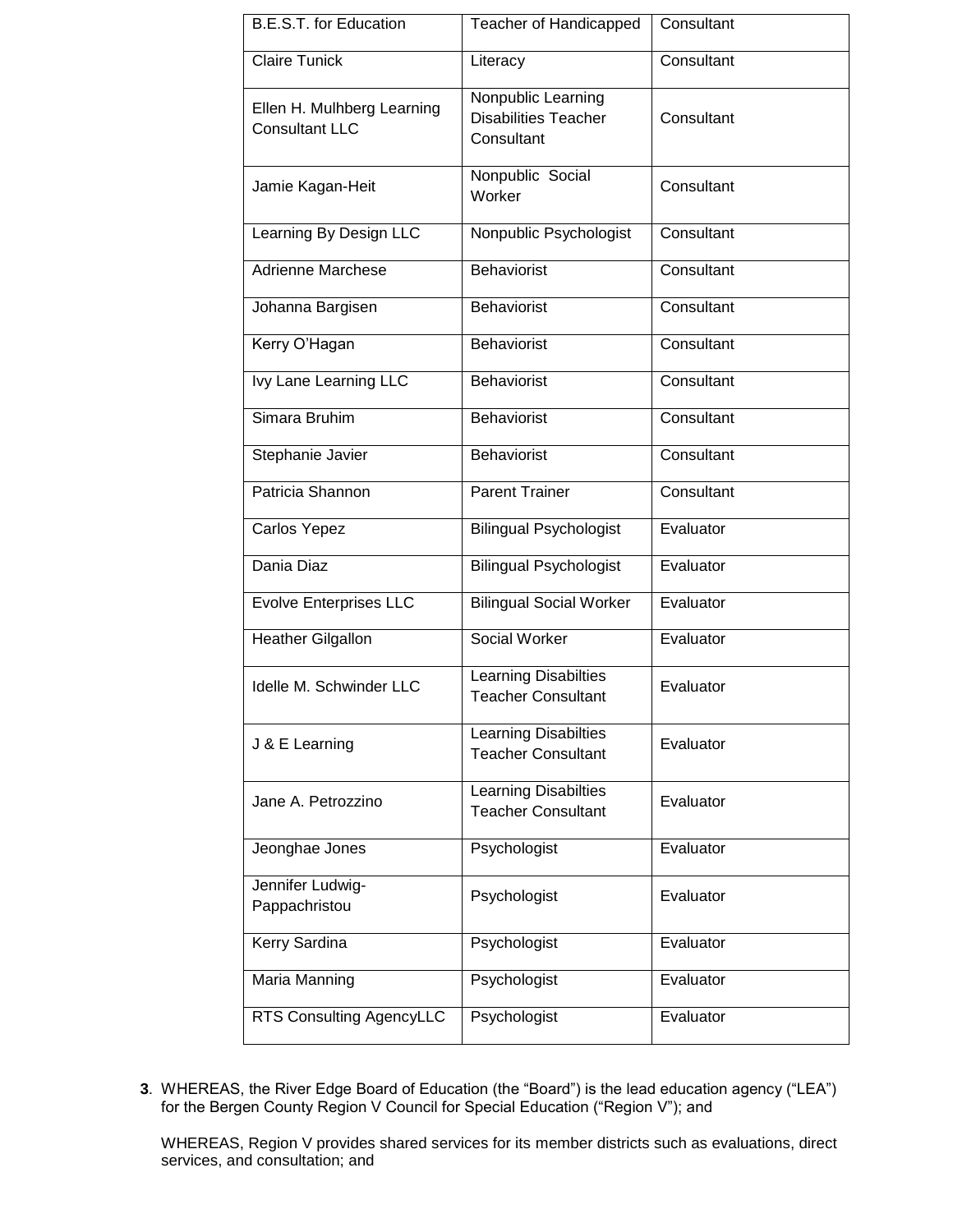WHEREAS, as the LEA, the Board must approve the consultant agreements of the providers that Region V utilizes to deliver shared services to its member districts.

NOW THEREFORE, BE IT RESOLVED, that the Board, upon recommendation of the Superintendent, re-approves the consultant agreements of the following Region V Shared Services Consultants, Psychologists, Learning Disabilities Teacher Consultants, Social Workers, Speech Language Specialists, Occupational and Physical Therapists, and Translators to provide evaluations, direct services, and consultation, to non-public and public schools for member districts upon request for the 2018-2019 school year:

| <b>Auditory Assistance LLC</b>                          | Teacher of the Deaf               | <b>Direct Service</b> |
|---------------------------------------------------------|-----------------------------------|-----------------------|
| DM Speech Inc.                                          | Speech and Language<br>Specialist | <b>Direct Service</b> |
| EZ Therapy and<br><b>Handwriting LLC</b>                | Occupational Therapist            | <b>Direct Service</b> |
| <b>Hand in Hand Pediatric</b><br>ОT                     | <b>Occupational Therapist</b>     | <b>Direct Service</b> |
| J & J Therapy LLC                                       | <b>Physical Therapist</b>         | <b>Direct Service</b> |
| <b>LRG Corp</b>                                         | Occupational Therapy              | <b>Direct Service</b> |
| <b>Talk Time</b><br><b>Therapies LLC</b>                | Speech and Language<br>Specialist | <b>Direct Service</b> |
| <b>Thames Occupational</b><br><b>Therapy Center LLC</b> | Occupational Therapy              | <b>Direct Service</b> |
| <b>Tobana Corp</b>                                      | Speech and Language<br>Specialist | <b>Direct Service</b> |
| Woodland Speech<br>Therapy LLC                          | Speech and Language<br>Specialist | <b>Direct Service</b> |
| Work N Play Inc                                         | Occupational Therapist            | <b>Direct Service</b> |

**4**. WHEREAS, the River Edge Board of Education (the "Board") is the lead education agency ("LEA") for the Bergen County Region V Council for Special Education ("Region V"); and

WHEREAS, Region V provides shared services for its member districts such as evaluations, direct services, and consultation; and

WHEREAS, as the LEA, the Board must approve the consultant agreements of the providers that Region V utilizes to deliver shared services to its member districts.

NOW THEREFORE, BE IT RESOLVED, that the Board, upon recommendation of the Superintendent, re-approves the consultant agreements of the following Region V Shared Services Consultants, Psychologists, Learning Disabilities Teacher Consultants, Social Workers, Speech Language Specialists, Occupational and Physical Therapists, and Translators to provide evaluations, direct services, and consultation, to non-public and public schools for member districts upon request for the 2018-2019 school year:

| l Colette Robinson Doctor of<br>Physical Therapy LLC | <b>Physical Therapy</b> | <b>Direct Service</b> |
|------------------------------------------------------|-------------------------|-----------------------|
|                                                      |                         |                       |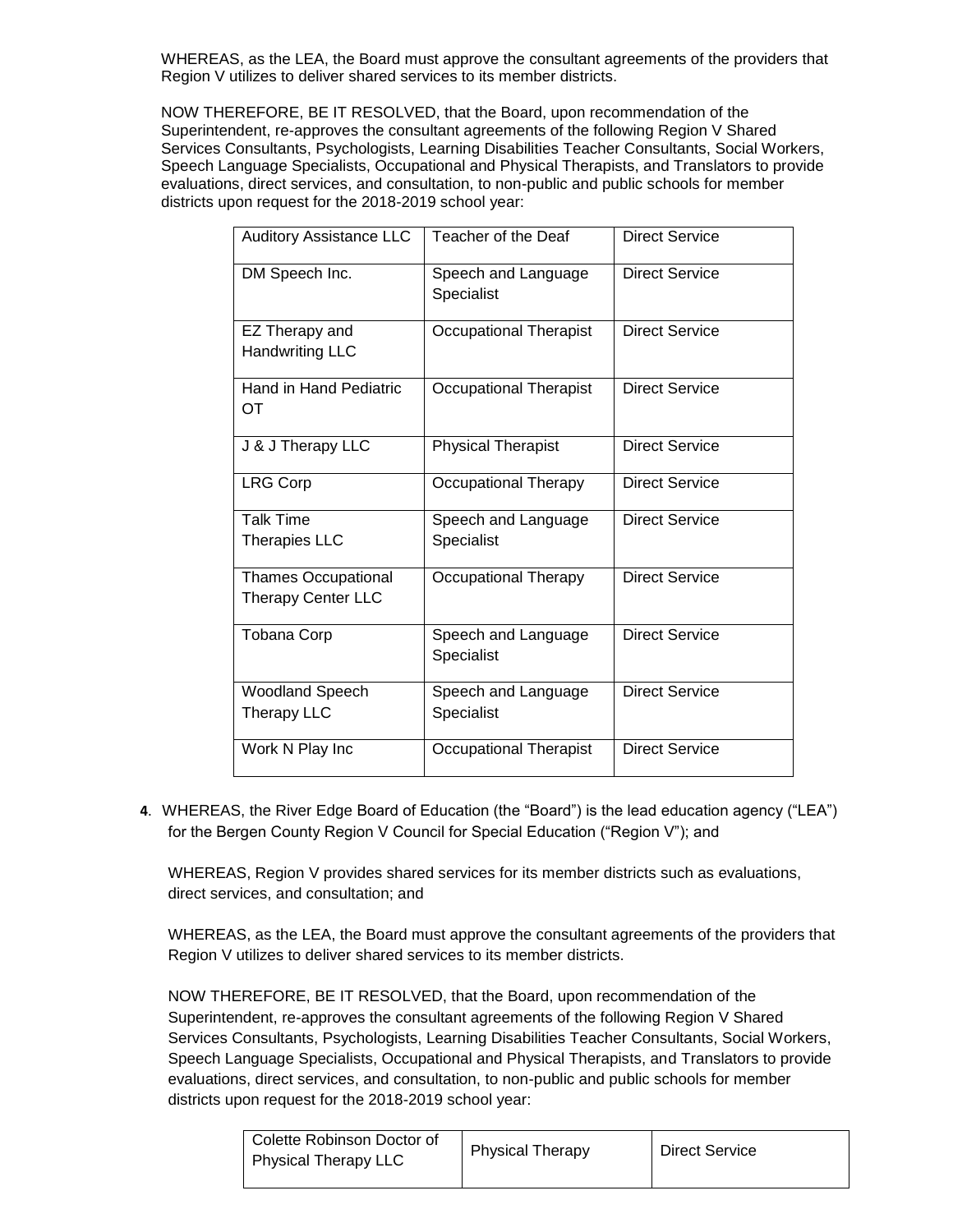| <b>Hegarty PT</b>                               | Physical Therapy            | <b>Direct Service</b> |
|-------------------------------------------------|-----------------------------|-----------------------|
| Jessica Landa OT Services<br>LLC                | <b>Occupational Therapy</b> | Direct Service        |
| Jessica Lazarus Inc.                            | Occupational Therapy        | <b>Direct Service</b> |
| Lori Rosner SLP LLC                             | Speech and Language         | <b>Direct Service</b> |
| Meghan Murphy Speech-<br>Language Pathology, PC | Speech and Language         | Direct Service        |
| Melissa Murphy LLC                              | <b>Occupational Therapy</b> | Direct Service        |
| <b>Stacy Horowitz LLC</b>                       | Speech and Language         | <b>Direct Service</b> |
| Pnina Fessel SLP LLC                            | Speech and Language         | Direct Service        |
| Talk of the Town LLC                            | Speech and Language         | Direct Service        |
| Walk This Way Physical<br><b>Therapy LLC</b>    | <b>Physical Therapy</b>     | <b>Direct Service</b> |
| Yaffa Markovich OT LLC                          | Occupational Therapy        | <b>Direct Service</b> |
| Bergen Hearing & Speech<br>Inc.                 | Speech/Audiology            | Evaluations           |
| <b>Collen Mullen</b>                            | Psychologist                | Evaluations           |

Motion by Mr. Busteed Seconded by Ms. Dansky

Ayes: Ms. Brown, Mr. Busteed, Ms. Dansky, Mr. Koth, Mrs. Myers, Mr. Sim Nays: None

#### **OLD / NEW BUSINESS**

- Mr. Koth attended the PARCC Roundtable and Save our Schools presented by the Department of Education. They went over the pros and cons of PARCC.
- Ms. Dansky reported Mr. Herbst also attended a different session of the same meeting.
- Mr. Koth announced he would not be seeking another term on the River Edge Board of Education. He thanked everyone and he will still be here for support.
- Mr. Busteed mentioned it would be a good idea to let the public and parents know there will be three open seats for the board.

## **PUBLIC DISCUSSION** – None

#### **CLOSED SESSION**

.

Motion made by Ms. Dansky, seconded by Mr. Sim to convene into closed session at 9:24 PM.